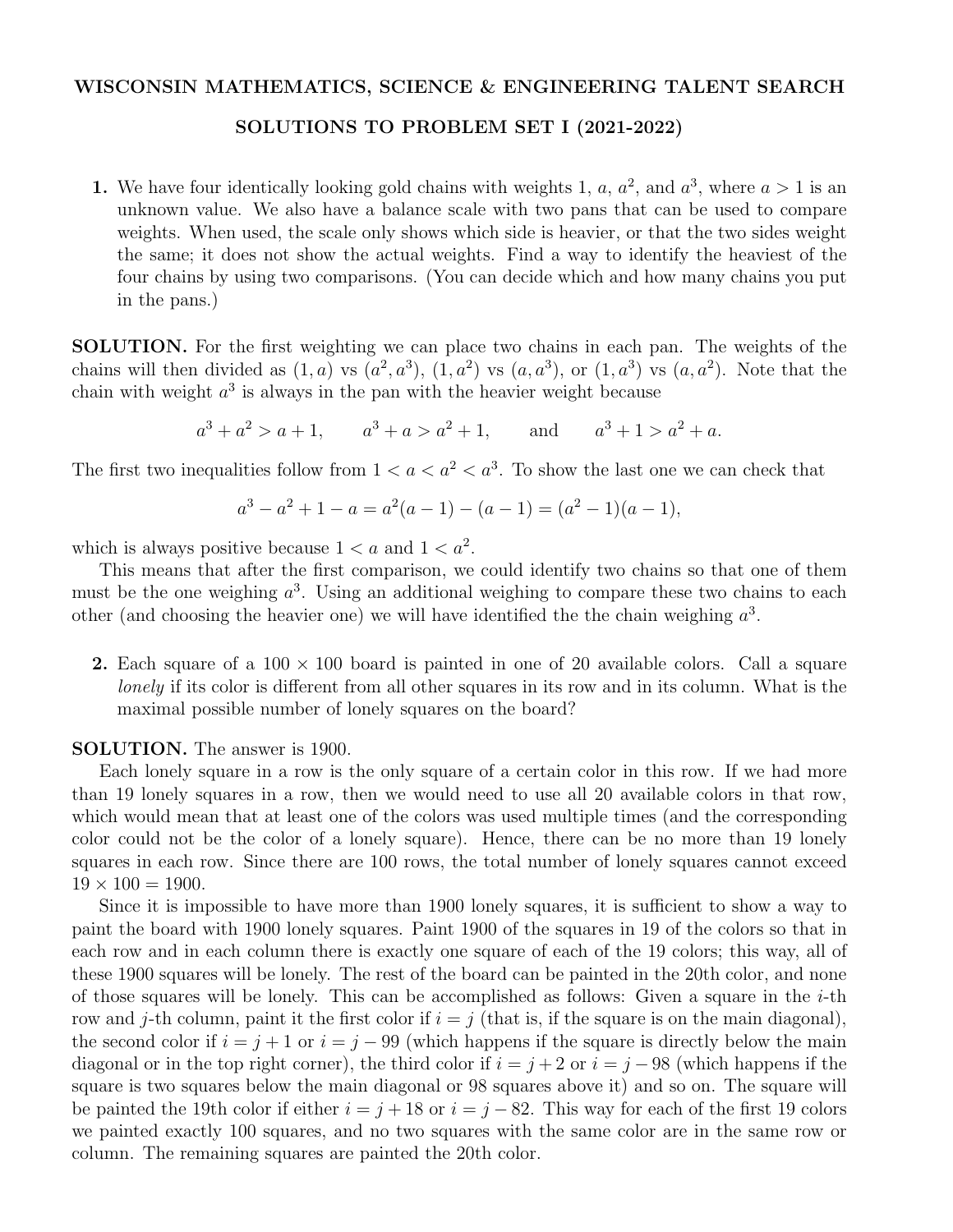|    |   |   |   |  |  |  |  |          | 19 18 17 16 15 14 13 12 11 10  9 |  |  | 8         |                      | <sub>6</sub> | $\ddot{\Omega}$ | 4          |    |    |
|----|---|---|---|--|--|--|--|----------|----------------------------------|--|--|-----------|----------------------|--------------|-----------------|------------|----|----|
|    |   |   |   |  |  |  |  |          | 18 17 16 15 14 13 12 11 10       |  |  | 9         | 8                    |              | 6               | $\ddot{c}$ | 4  | 3  |
| 3  |   |   |   |  |  |  |  |          | 19 18 17 16 15 14 13 12 11       |  |  | <b>10</b> | 9                    |              |                 |            | h. | 4  |
| 4  | 3 |   |   |  |  |  |  | 19 18 17 |                                  |  |  |           | 16 15 14 13 12 11 10 |              |                 |            |    | 5  |
| 5. | 4 | 3 | 2 |  |  |  |  |          | 19 18 17 16 15 14 13 12 11       |  |  |           |                      |              |                 |            |    | 6. |
|    |   |   |   |  |  |  |  |          |                                  |  |  |           |                      |              |                 |            |    |    |
|    |   |   |   |  |  |  |  |          |                                  |  |  |           |                      |              |                 |            |    |    |
|    |   |   |   |  |  |  |  |          |                                  |  |  |           |                      |              |                 |            |    |    |

3. In an acute isosceles triangle one of the angles is *n* times as large as another one, where  $n > 1$  is an integer. Show that the triangle can be cut into *n* smaller triangles with  $n - 1$ straight cuts so that all the resulting smaller triangles are isosceles.

SOLUTION. An isosceles triangle has two equal base angles and a vertex angle, and these add up to 180<sup>o</sup>. If the vertex angle is at least  $n \geq 2$  times a base angle, then it has to be at least as large as the sum of the other two angles. But then it hast to be at least  $180^{\circ}/2 = 90^{\circ}$ , which means that the triangle cannot be acute.

So, it must be that the base angle of the isosceles triangle is *n* times the vertex angle. Let the vertices of the triangle be *A*, *B* and *C*, with  $\angle BAC = x$  and  $\angle ABC = \angle ACB = nx$ . Then  $\angle BAC + \angle ABC + \angle ACB = (2n + 1)x = 180^\circ.$ 

The cuts can be made in the following way. Choose a point  $P_1$  on the side  $AC$  so that  $\angle P_1BC = x$ . Then  $\angle BP_1C = 180^\circ - x - nx = (2n+1)x - (n+1)x = nx = \angle BCP_1$ , and the triangle  $\triangle BCP_1$  is isosceles. The angle  $\angle BP_1A$  is equal to  $180^\circ - \angle BP_1C = (2n+1)x - nx = (n+1)x$ , and  $\angle P_1BA = nx - x = (n-1)x$ . Hence, the angles of  $\triangle BP_1A$  are  $x, (n+1)x, (n-1)x$ .

If  $n = 2$ , then the triangle  $\triangle BP_1A$  is also isosceles (since  $x = (n-1)x$ ), and we are done. If  $n > 2$ , then choose a point  $P_2$  on the side  $\overline{AB}$  so that  $\angle BP_1P_2 = 3x$ . Notice that  $\angle P_1BP_2 =$  $nx - x = (n - 1)x$ , and  $\angle BP_2P_1 = 180^\circ - (n - 1)x - 3x = (2n + 1)x - (n - 1)x - 3x = (n - 1)x$ . Therefore,  $\triangle BP_1P_2$  is isosceles. Once again, if  $n=3$ , then we are finished. If  $n>3$ , choose a point  $P_3$  on  $P_1A$  so that  $\angle P_1P_2P_3 = 5x$ . Check that then  $\angle P_2P_1P_3 = \angle P_2P_3P_1 = (n-2)x$  and  $\triangle P_1 P_2 P_3$  is isosceles.



If  $n > 4$ , we can reiterate the same procedure choosing points  $P_k$  for  $k = 4, 5, ..., n - 1$ . After the point  $P_k$  is chosen on one of the sides, if  $k < n-1$ , we choose the next point  $P_{k+1}$  on  $P_{k-1}A$  so that  $\angle P_{k-1}P_kP_{k+1} = (2k+1)x$ , check that  $\angle P_kP_{k-1}P_{k+1} = \angle P_kP_{k+1}P_{k-1} = (n-k)x$ , and conclude that  $\Delta P_{k-1}P_kP_{k+1}$  is isosceles. If  $k = n-1$ , then  $\Delta P_kP_{k+1}A$  is isosceles, and we are finished.

4. Find all integers *d* for which there are infinitely many integer solutions (*x, y*) of the equation

$$
x^2 + x + 2021 = y^2 + 3y + d.
$$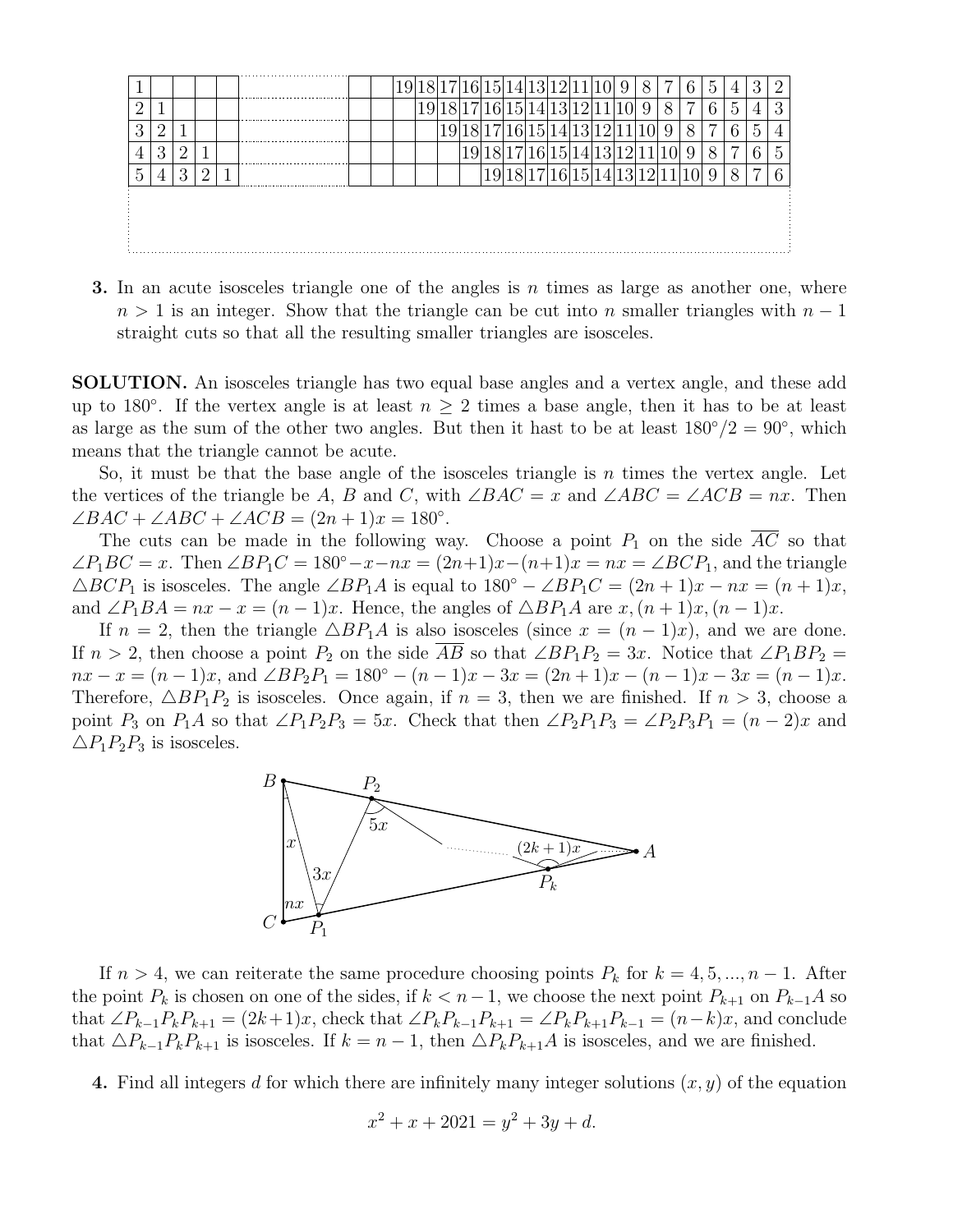SOLUTION. Multiply both sides of the equation by 4, and complete the square on both sides:

$$
4x2 + 4x + 8084 = 4y2 + 12y + 4d,
$$
  

$$
(2x + 1)2 + 8083 = (2y + 3)2 + 4d - 9.
$$

Rearranging the two sides, and then using the product identity for differences of squares:

$$
8092 - 4d = (2y + 3)^2 - (2x + 1)^2 = (2y + 3 + 2x + 1)(2y + 3 - (2x + 1))
$$
  

$$
8092 - 4d = (2x + 2y + 4)(2y - 2x + 2).
$$

We show that this equation has infinitely many integer solutions  $(x, y)$  when  $d = 2023$ , and finitely many solutions otherwise.

Indeed, if  $d = 2023$ , then  $8092 - 4d = 0$ , and any pair  $(x, y)$  with  $y = x - 1$  will be a solution since in this case  $2y - 2x + 2 = 0$  as well.

If  $d \neq 2023$ , then  $8092-4d$  is a nonzero integer. Since  $(2x+2y+4)(2y-2x+2) = 8092-4d$ , we have that  $2x + 2y + 4$  and  $2y - 2x + 2$  are both integers that divide  $8092 - 4d$ . Since  $8092 - 4d \neq 0$ , we have finitely many pairs of integers with a product equaling  $8092 - 4d$ . For any particular choice of *a* and *b* with  $ab = 8092 - 4d$ , there is at most one integer solution of

$$
2x + 2y + 4 = a, \quad 2y - 2x + 2 = b
$$

since solving this system of equations gives  $x = \frac{a-b-2}{4}$  and  $y = \frac{a+b-6}{4}$ , and these may or may not be integers. Hence, if  $8092 - 4d \neq 0$ , there are finitely many integer solutions  $(x, y)$ .

5. Let *P* be a polygon and *L* be a line such that *L* intersects *P* in exactly 2021 points. Show that there is another line that intersects  $P$  in more than 2021 points. (A polygon is a finite number of straight line segments that connect end-to-end to form a closed path that does not intersect itself.)

SOLUTION. Consider the set *S* of points on *L* that are either on *P* or in the interior of *P*. Then *S* consists of some segments of positive length and some isolated points. Each of the segments of positive length intersect *P* at 2 points, and each of the isolated points must be vertices of the polygon *P*. Thus, for there to be 2021 intersections points, *S* must contain an odd number of isolated points, all of which are vertices of the polygon *P*.



Designate the half-plane on one side of *L* as the positive half-plane and the other side as the negative half-plane. At each of the isolated points of *S*, two sides of *P* meet, and both of those sides must be on the same side of *L*, so they are both in the positive half-plane or the negative half-plane. Designate an isolated point of *S* as positive if the two sides that meet at that point are in the positive half-plane, and otherwise designate the isolated point as negative. Because there are an odd number of these isolated points in *S*, the number of positive isolated points cannot equal the number of negative isolated points. Assume without loss of generality that there are more positive isolated points than negative isolated points.